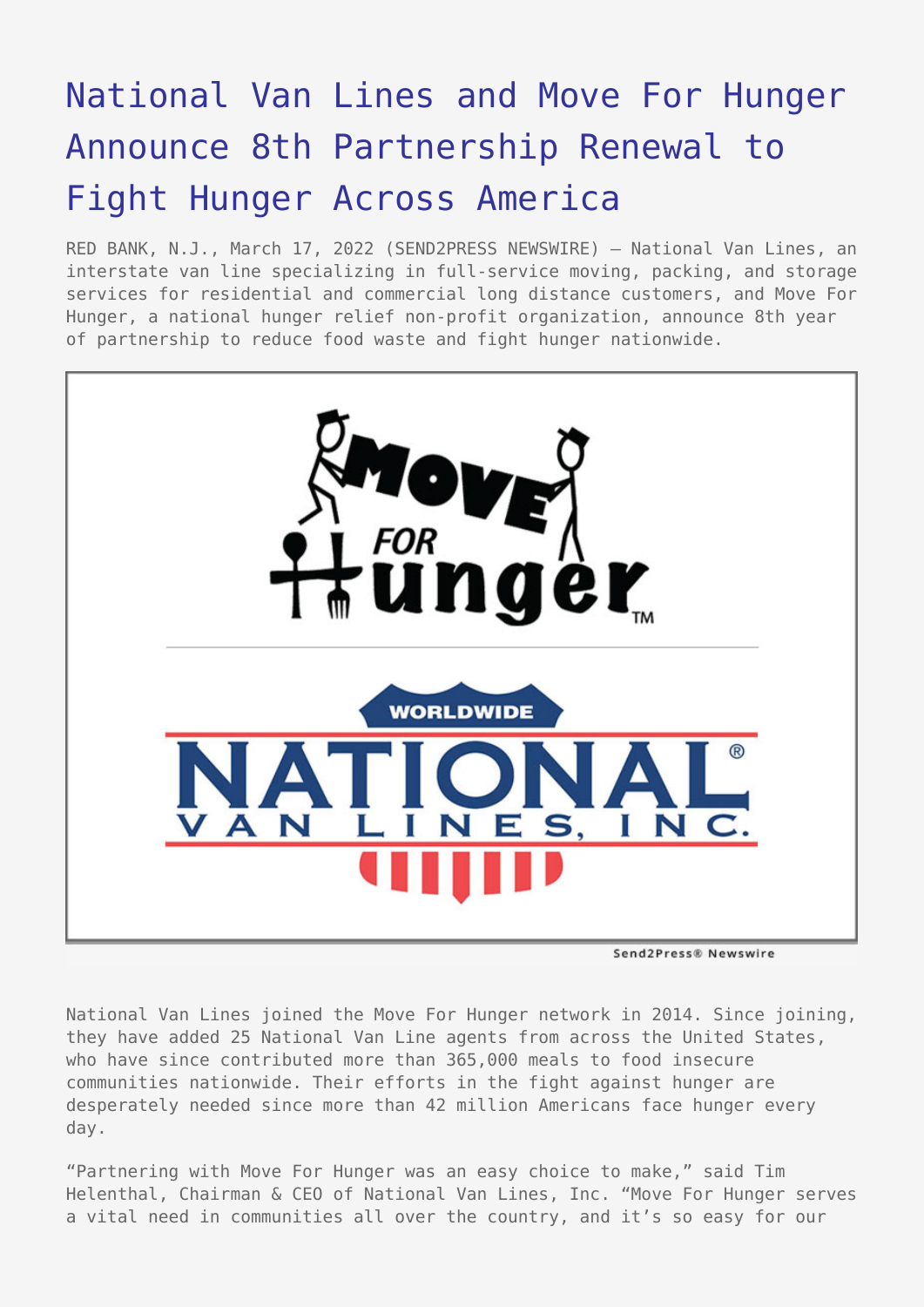agents to get involved with this amazing organization. We have a moral obligation to help those in need. For the wealthiest country in the world to have one in six children be food insecure is shameful. I believe we have an earthly mission to take care of each other; making sure everyone has enough to eat is the best place to start."

Move For Hunger was founded in 2009 by Adam Lowy, and over the course of 11 years has provided more than 26 million pounds of food, equalling over 22 million meals, to food pantries and banks across the United States. Move For Hunger's network of more than 1,000 moving companies volunteer to collect unopened, non-perishable food and deliver it to their local food banks.

"Partnering with National Van Lines is vital to the mission of Move For Hunger," said Adam Lowy, Executive Director and Founder of Move For Hunger. "Having partners who are passionate about our mission is something we'll never take for granted."

#### **About Move For Hunger**

Move For Hunger is working to end hunger and food waste in America. 42 million Americans struggle with hunger while 35% of the food produced in this country goes to waste. By mobilizing moving companies, multifamily apartment communities, corporations, and volunteers, Move For Hunger has delivered more than 26 million pounds of food to food banks – providing 22 million meals for those in need.

Get your company involved by registering to hold a food drive, fundraiser, or team building opportunity. Visit Move For Hunger to learn more about their work at<https://www.moveforhunger.org/>

#### **About National Van Lines**

Our national long-distance moving company understands the stresses and worries of moving. Whether you need to move across the country or the world, we are the partner you can count on. We provide full-service moving, packing, and storage services for all our residential or commercial long-distance moving clients. Our goal is to deliver 100% customer satisfaction in all we do. Contact us or locate an agent for a FREE moving quote on any of our moving services.

Established in 1929, National Van Lines is proud to have a history of service stretching back nearly 100 years. What started as a one-person operation has grown into a full-service moving company providing the best in residential moving, commercial moving, warehouse and storage, and more. Originating in Chicago, National Van Lines offers moving services across the country and the world. We're standing by to help make your next relocation experience the easiest ever.

### **Media Contact:**

Reyne Hirsch